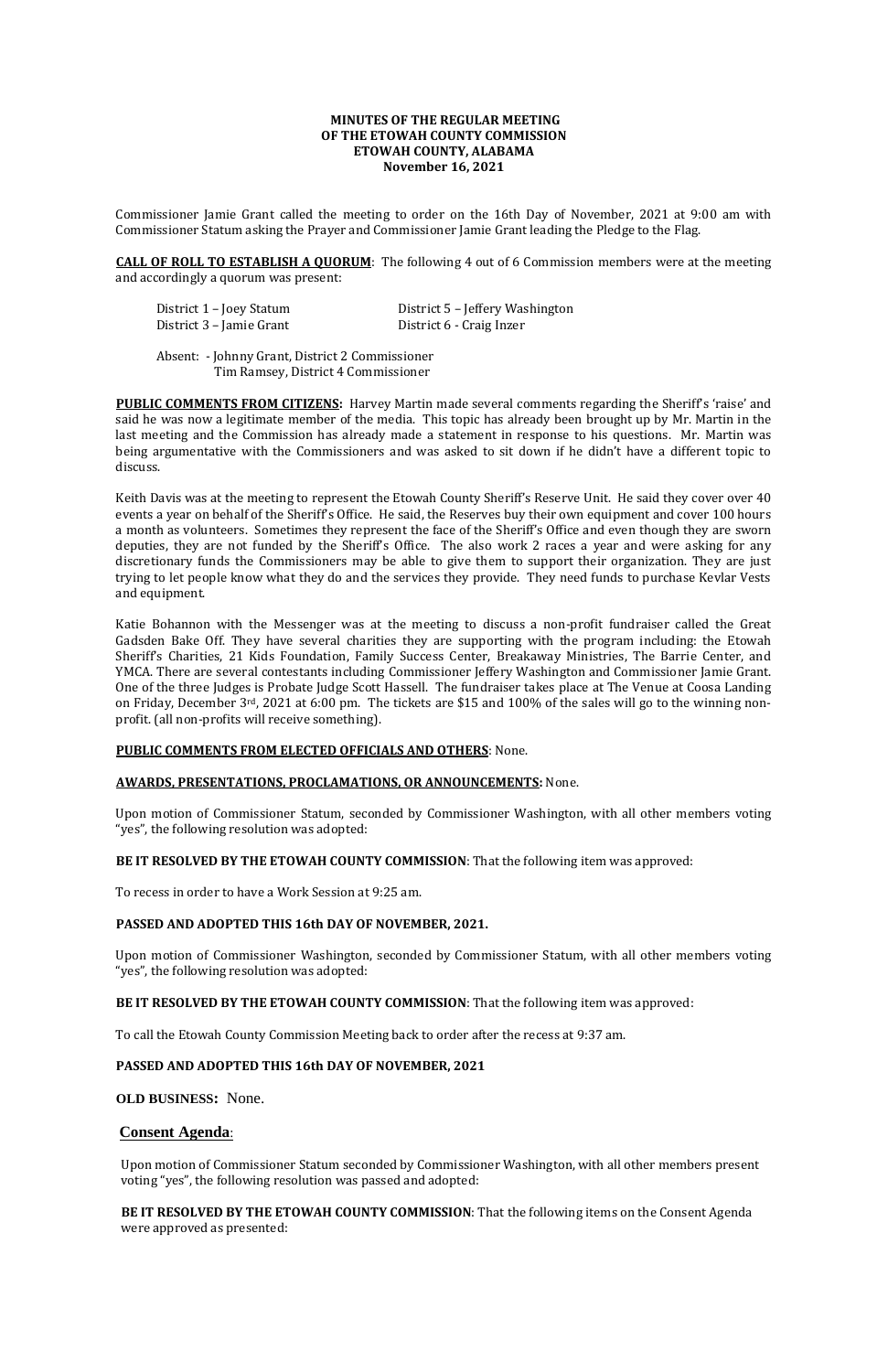**CONSENT AGENDA**: All items designated as "Consent" are considered to be routine and non-controversial and will be approved by one motion. No separate discussion of these items will be permitted unless a Commissioner so requests. If so, such item(s) will revert to New Business.

- A. That the Minutes of the Regular Meetings dated November 2, 2021, of the Etowah County Commission be, and the same are hereby approved as written.
- B. The Proposed Agenda for November 16, 2021.
- C. Reported Financial Transactions. A copy of the Cash Disbursements and Online Transfers for October, 2021 is filed in Attachment Book 12, Page 33.
- D. To place the name of Robert Conway in the Sheriff's Office job slot of Detention Deputy, effective November 15, 2021. This is a replacement to be paid from the ICE Fund, at an hourly rate of \$14.98.
- E. To place the name of Jordan Griffith in the Sheriff's Office job slot of Deputy Sheriff Trainee, effective November 16, 2021. This is a replacement to be paid from the Sheriff Office, General Fund, at an hourly rate of \$14.62.
- F. To place the name of Bobby Gossett in the Sheriff's Office job slot of Detention Deputy, effective November 8, 2021. This is a replacement to be paid from the ICE Fund, at an hourly rate of \$14.98.
- G. To place the name of Deborah Riggs in the Sheriff's Office job slot of Administrative Technician, effective November 15, 2021. This is a replacement to be paid from the Sheriff's Office, General Fund, at an hourly rate of \$12.00.
- H. To approve the request of Kevin Hassell, DEU Commander, to hire Bobby Ridgeway as a DEU Agent, effective November 15, 2021. This is a replacement to be paid from the DEU Fund, at an hourly rate of \$19.30.

### **PASSED AND ADOPTED THIS 16th DAY OF NOVEMBER, 2021.**

### **NEW BUSINESS:**

Upon motion of Commissioner Statum, seconded by Commissioner Craig Inzer, with all other members voting "yes", the following resolution was adopted:

#### **BE IT RESOLVED BY THE ETOWAH COUNTY COMMISSION**: That the following item was approved:

To accept the resignation of Marilyn Lott, Economic Development Director, effective Thursday, December 2, 2021.

### **PASSED AND ADOPTED THIS 16th DAY OF NOVEMBER, 2021.**

Upon motion of Commissioner Inzer, seconded by Commissioner Washington, with all other members voting "yes", the following resolution was adopted:

### **BE IT RESOLVED BY THE ETOWAH COUNTY COMMISSION**: That the following item was approved:

To authorize the agreement with Goodwyn, Mills, and Cawood for professional design services for the Little Canoe Creek Site Grading Project – Phase II. A copy of this Agreement is filed in Attachment Book 12, Page 34.

### **PASSED AND ADOPTED THIS 16th DAY OF NOVEMBER, 2021.**

Upon motion of Commissioner Inzer, seconded by Commissioner Washington, with all other members voting "yes", the following resolution was adopted:

#### **BE IT RESOLVED BY THE ETOWAH COUNTY COMMISSION**: That the following item was approved:

To adopt the 2022 Schedule for the Regular Meetings of the Etowah County Commission. A copy of the Schedule is filed in Attachment Book 12, Page 35.

### **PASSED AND ADOPTED THIS 16th DAY OF NOVEMBER, 2021.**

Upon motion of Commissioner Statum, seconded by Commissioner Inzer, with all other members voting "yes", the following resolution was adopted:

### **BE IT RESOLVED BY THE ETOWAH COUNTY COMMISSION**: That the following item was approved:

To approve the request of Kevin Dollar, Deputy Administrator, to declare the following as surplus:

2002 Ford Econoline Van VIN# 1FDWE35L12HB70805

## **PASSED AND ADOPTED THIS 16th DAY OF NOVEMBER, 2021.**

Upon motion of Commissioner Inzer, seconded by Commissioner Washington, with all other members voting "yes", the following resolution was adopted:

**BE IT RESOLVED BY THE ETOWAH COUNTY COMMISSION**: That the following item was approved: